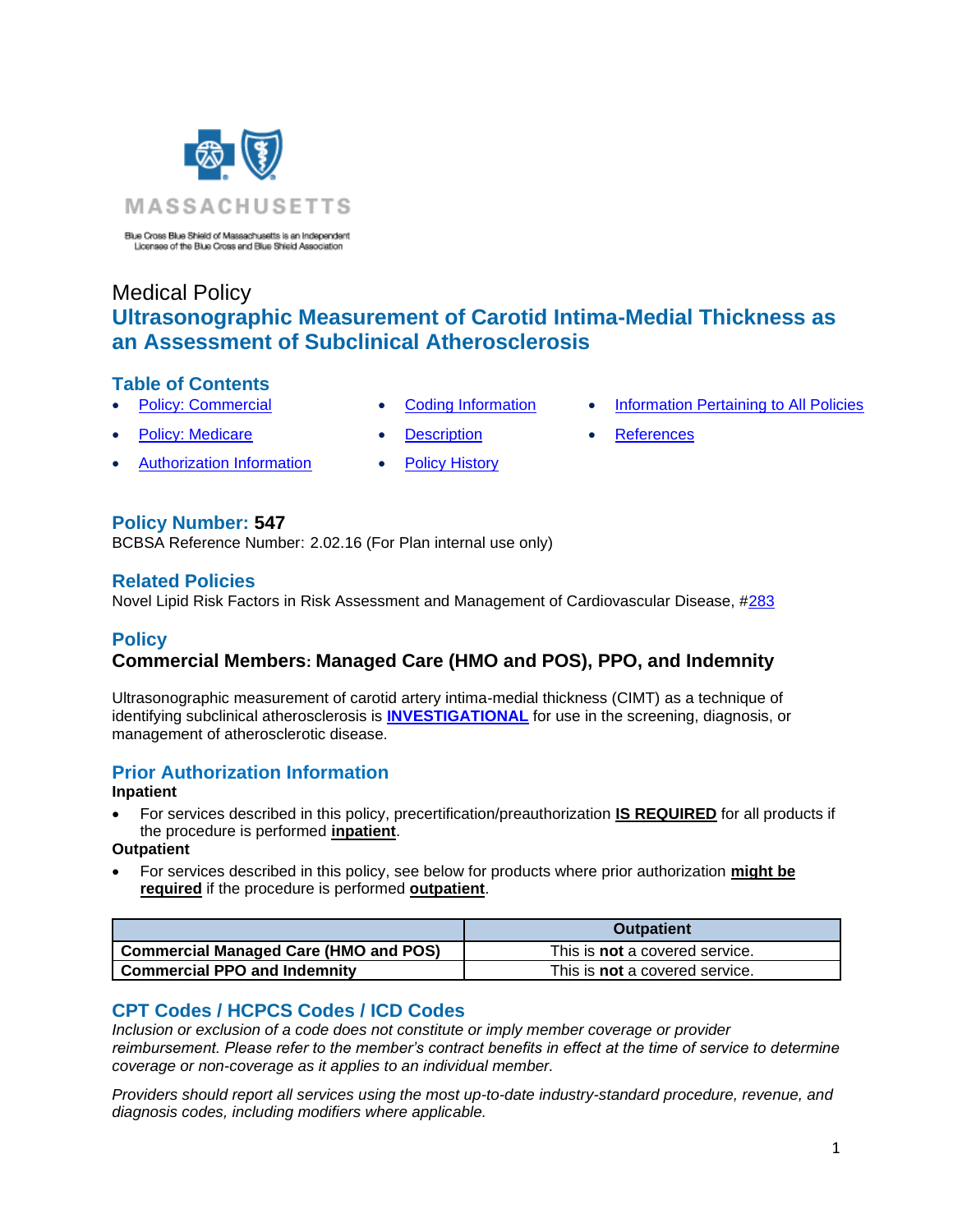*The following codes are included below for informational purposes only; this is not an all-inclusive list.*

### **The following CPT codes are considered investigational for Commercial Members: Managed Care (HMO and POS), PPO, and Indemnity:**

## **CPT Codes**

| CPT codes: | <b>Code Description</b>                                                                |
|------------|----------------------------------------------------------------------------------------|
| 93895      | Quantitative carotid intima media thickness and carotid atheroma evaluation, bilateral |

## <span id="page-1-0"></span>**Description**

#### **Coronary Heart Disease**

Heart disease is the leading cause of mortality in the United States, accounting for more than half of all deaths. Coronary heart disease (CHD), also known as coronary artery disease, is the most common cause of heart disease.1, In a 2022 update on heart disease and stroke statistics from the American Heart Association, it was estimated that 720,000 Americans have a new coronary attack (first hospitalized myocardial infarction or CHD death) and 335,000 have a recurrent attack annually. An estimated 20.1 million Americans ≥20 years of age have CHD. The prevalence of CHD was higher for males than females ≥60 years of age. Total CHD prevalence is 7.2% in US adults ≥20 years of age; CHD prevalence is 8.3% for males and 6.2% for females. On the basis of data from the 2018 National Health Interview Survey, CHD prevalence estimates are 5.7% among White people, 5.4% among Black people, 8.6% among American Indian/Alaska Native people, and 4.4% among Asian people ≥18 years of age.

Established major risk factors for CHD have been identified by the National Cholesterol Education Program Expert Panel. These risk factors include elevated serum levels of low-density lipoprotein cholesterol and total cholesterol, and reduced levels of high-density lipoprotein cholesterol. Other risk factors include a history of cigarette smoking, hypertension, family history of premature CHD, and age.

#### **Diagnosis**

The third report of the National Cholesterol Education Program Adult Treatment Panel established various treatment strategies to modify the risk of CHD, with emphasis on target goals of low-density lipoprotein cholesterol. Pathology studies have demonstrated that levels of traditional risk factors are associated with the extent and severity of atherosclerosis. The third report of the National Cholesterol Education Program Adult Treatment Panel recommended use of the Framingham criteria to further stratify those patients with 2 or more risk factors for more intensive lipid management.<sup>2</sup> However, at every level of risk factor exposure, there is substantial variation in the amount of atherosclerosis, presumably related to genetic susceptibility and the influence of other risk factors. Thus, there has been aninterest in identifying a technique that can improve the ability to diagnose those at risk of developing CHD, as well as to measure disease progression, particularly for those at intermediate risk.

The carotid arteries can be well-visualized by ultrasonography, and ultrasonographic measurement of the carotid intima-media thickness (CIMT) has been investigated as a technique to identify and monitor subclinical atherosclerosis. B-mode ultrasound is most commonly used to measure CIMT. Carotid intimamedia thickness is measured and averaged over several sites in each carotid artery. Imaging the far wall of each common carotid artery yields more accurate and reproducible CIMT measurements than imaging thenear wall. Two echogenic lines are produced, representing the lumen-intima interface and the mediaadventitia interface. The distance between these 2 lines constitutes the CIMT.

# **Summary**

Ultrasonographic measurement of carotid intima-media (or intimal-medial) thickness (CIMT) refers to the use of B-mode ultrasound to determine the thickness of the 2 innermost layers of the carotid artery wall, the intima and the media. Detection and monitoring of intima-media thickening, which is a surrogate marker for atherosclerosis, may provide an opportunity to intervene earlier in atherogenic disease and/or monitor disease progression.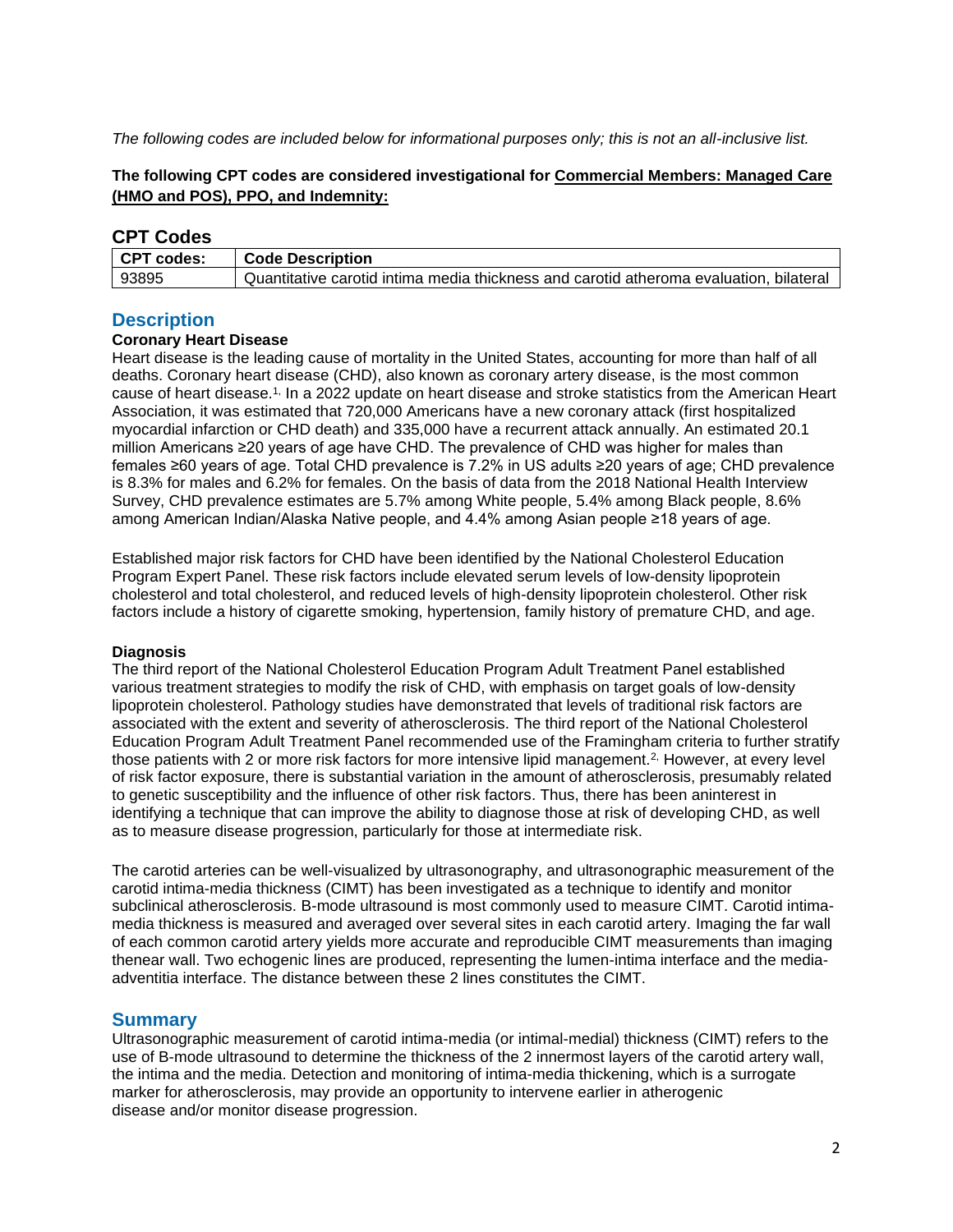For individuals who are undergoing cardiac risk assessment who receive ultrasonic measurement of CIMT, the evidence includes a randomized controlled study, large cohort studies, case-control studies, and systematic reviews. Relevant outcomes are test accuracy and morbid events. Some studies have correlated increased CIMT with other commonly used markers for risk of coronary heart disease and with risk for future cardiovascular events. Lorenz et al (2012) found in their meta-analysis that CIMT was associated with increased cardiovascular events, although CIMT progression over time was not associated with increased cardiovascular event risk. Peters et al (2012) found that the added predictive value of CIMT was modest, and the ability to reclassify patients into clinically relevant categories was not demonstrated. The results from these reviews and other studies have demonstrated the predictive value of CIMT is uncertain and that the predictive ability for any level of population risk cannot be determined with precision. Also, available studies do not define how the use of CIMT in clinical practice improves outcomes. There is no scientific literature that directly tests the hypothesis that measurement of CIMT results in improved patient outcomes and no specific guidance on how measurements of CIMT should be incorporated into risk assessment and risk management. The objective of one study, however, was to define "normal" CIMT progression in low to moderate cardiovascular risk patients. Study results showed definite patterns related to various factors that could be used as a tool to earlier identify patients at increased cardiovascular risk, but patient outcomes were not assessed. The evidence is insufficient to determine that the technology results in an improvement in the net health outcome.

# <span id="page-2-2"></span>**Policy History**

| Date           | <b>Action</b>                                                                 |
|----------------|-------------------------------------------------------------------------------|
| 6/2022         | Annual policy review. Description, summary, and references updated. Policy    |
|                | statements unchanged.                                                         |
| 6/2021         | Annual policy review. Description, summary, and references updated. Policy    |
|                | statements unchanged.                                                         |
| 1/2021         | Medicare information removed. See MP #132 Medicare Advantage Management for   |
|                | local coverage determination and national coverage determination reference.   |
|                | Clarified coding information.                                                 |
| 7/2020         | Annual policy review. Description, summary, and references updated. Policy    |
|                | statements unchanged.                                                         |
| 6/2019         | Annual policy review. Description, summary, and references updated. Policy    |
|                | statements unchanged.                                                         |
| 6/2018         | Annual policy review. Description, summary, and references updated. Policy    |
|                | statements unchanged.                                                         |
| 2/2017         | Annual policy review. New references added.                                   |
| 8/2015         | Annual policy review. New references added.                                   |
| 1/2015         | Clarified coding information.                                                 |
| 9/2014         | Annual policy review. New references added.                                   |
| 10/2013        | Annual policy review. New references added.                                   |
| 11/2011-4/2012 | Medical policy ICD 10 remediation: Formatting, editing and coding updates. No |
|                | changes to policy statements.                                                 |
| 1/1/2012       | New policy, effective 01/01/2012, describing ongoing non-coverage.            |

## <span id="page-2-0"></span>**Information Pertaining to All Blue Cross Blue Shield Medical Policies**

<span id="page-2-1"></span>Click on any of the following terms to access the relevant information: [Medical Policy Terms of Use](http://www.bluecrossma.org/medical-policies/sites/g/files/csphws2091/files/acquiadam-assets/Medical_Policy_Terms_of_Use_prn.pdf) [Managed Care Guidelines](http://www.bluecrossma.org/medical-policies/sites/g/files/csphws2091/files/acquiadam-assets/Managed_Care_Guidelines_prn.pdf) [Indemnity/PPO Guidelines](http://www.bluecrossma.org/medical-policies/sites/g/files/csphws2091/files/acquiadam-assets/Indemnity_and_PPO_Guidelines_prn.pdf) [Clinical Exception Process](http://www.bluecrossma.org/medical-policies/sites/g/files/csphws2091/files/acquiadam-assets/Clinical_Exception_Process_prn.pdf) [Medical Technology Assessment Guidelines](http://www.bluecrossma.org/medical-policies/sites/g/files/csphws2091/files/acquiadam-assets/Medical_Technology_Assessment_Guidelines_prn.pdf)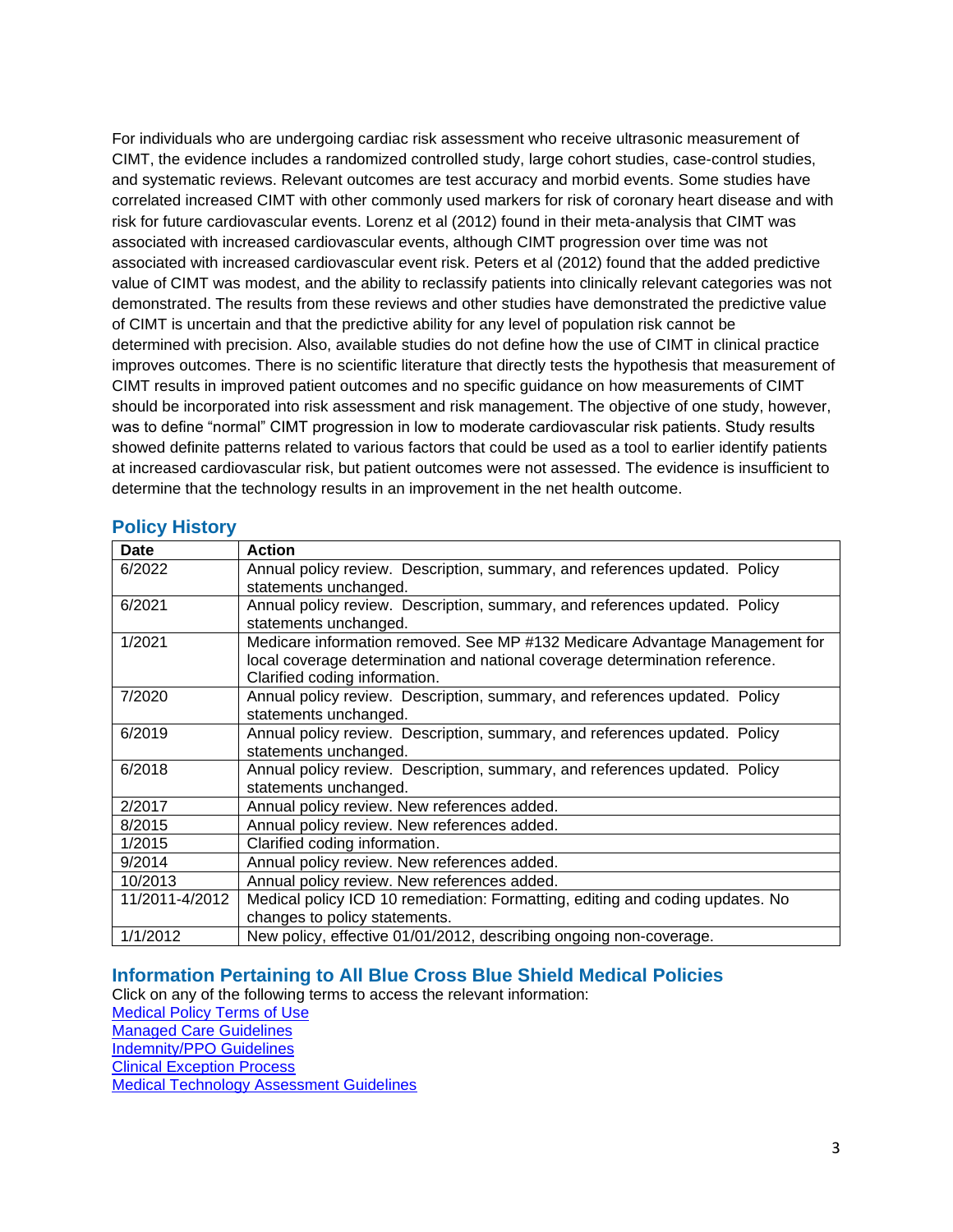## **References**

- 1. Tsao CW, Aday AW, Almarzooq ZI, et al. Heart Disease and Stroke Statistics-2022 Update: A Report From the American Heart Association. Circulation. Feb 22 2022; 145(8): e153-e639. PMID 35078371
- 2. Pasternak RC. Report of the Adult Treatment Panel III: the 2001 National Cholesterol Education Program guidelines on the detection, evaluation and treatment of elevated cholesterol in adults. Cardiol Clin. Aug 2003; 21(3): 393-8. PMID 14621453
- 3. Mookadam F, Moustafa SE, Lester SJ, et al. Subclinical atherosclerosis: evolving role of carotid intima-media thickness. Prev Cardiol. 2010; 13(4): 186-97. PMID 20860643
- 4. Den Ruijter HM, Peters SA, Anderson TJ, et al. Common carotid intima-media thickness measurements in cardiovascular risk prediction: a meta-analysis. JAMA. Aug 22 2012; 308(8): 796- 803. PMID 22910757
- 5. Lorenz MW, Polak JF, Kavousi M, et al. Carotid intima-media thickness progression to predict cardiovascular events in the general population (the PROG-IMT collaborative project): a metaanalysis of individual participant data. Lancet. Jun 02 2012; 379(9831): 2053-62. PMID 22541275
- 6. van den Oord SC, Sijbrands EJ, ten Kate GL, et al. Carotid intima-media thickness for cardiovascular risk assessment: systematic review and meta-analysis. Atherosclerosis. May 2013; 228(1): 1-11. PMID 23395523
- 7. Bytyci I, Shenouda R, Wester P, et al. Carotid Atherosclerosis in Predicting Coronary Artery Disease: A Systematic Review and Meta-Analysis. Arterioscler Thromb Vasc Biol. Apr 2021; 41(4): e224-e237. PMID 33626907
- 8. Tschiderer L, Klingenschmid G, Seekircher L, et al. Carotid intima-media thickness predicts carotid plaque development: Meta-analysis of seven studies involving 9341 participants. Eur J Clin Invest. Apr 2020; 50(4): e13217. PMID 32112400
- 9. Plichart M, Celermajer DS, Zureik M, et al. Carotid intima-media thickness in plaque-free site, carotid plaques and coronary heart disease risk prediction in older adults. The Three-City Study. Atherosclerosis. Dec 2011; 219(2): 917-24. PMID 22005196
- 10. Keo HH, Baumgartner I, Hirsch AT, et al. Carotid plaque and intima-media thickness and the incidence of ischemic events in patients with atherosclerotic vascular disease. Vasc Med. Oct 2011; 16(5): 323-30. PMID 21908682
- 11. Nambi V, Chambless L, He M, et al. Common carotid artery intima-media thickness is as good as carotid intima-media thickness of all carotid artery segments in improving prediction of coronary heart disease risk in the Atherosclerosis Risk in Communities (ARIC) study. Eur Heart J. Jan 2012; 33(2): 183-90. PMID 21666250
- 12. Xie W, Liang L, Zhao L, et al. Combination of carotid intima-media thickness and plaque for better predicting risk of ischaemic cardiovascular events. Heart. Aug 2011; 97(16): 1326-31. PMID 21653216
- 13. Peters SA, den Ruijter HM, Bots ML, et al. Improvements in risk stratification for the occurrence of cardiovascular disease by imaging subclinical atherosclerosis: a systematic review. Heart. Feb 2012; 98(3): 177-84. PMID 22095617
- 14. Dobs AS, Nieto FJ, Szklo M, et al. Risk factors for popliteal and carotid wall thicknesses in the Atherosclerosis Risk in Communities (ARIC) Study. Am J Epidemiol. Nov 15 1999; 150(10): 1055-67. PMID 10568620
- 15. Chambless LE, Heiss G, Folsom AR, et al. Association of coronary heart disease incidence with carotid arterial wall thickness and major risk factors: the Atherosclerosis Risk in Communities (ARIC) Study, 1987-1993. Am J Epidemiol. Sep 15 1997; 146(6): 483-94. PMID 9290509
- 16. van der Meer IM, Bots ML, Hofman A, et al. Predictive value of noninvasive measures of atherosclerosis for incident myocardial infarction: the Rotterdam Study. Circulation. Mar 09 2004; 109(9): 1089-94. PMID 14993130
- 17. O'Leary DH, Polak JF, Kronmal RA, et al. Carotid-artery intima and media thickness as a risk factor for myocardial infarction and stroke in older adults. Cardiovascular Health Study Collaborative Research Group. N Engl J Med. Jan 07 1999; 340(1): 14-22. PMID 9878640
- 18. Lorenz MW, Schaefer C, Steinmetz H, et al. Is carotid intima media thickness useful for individual prediction of cardiovascular risk? Ten-year results from the Carotid Atherosclerosis Progression Study (CAPS). Eur Heart J. Aug 2010; 31(16): 2041-8. PMID 20530503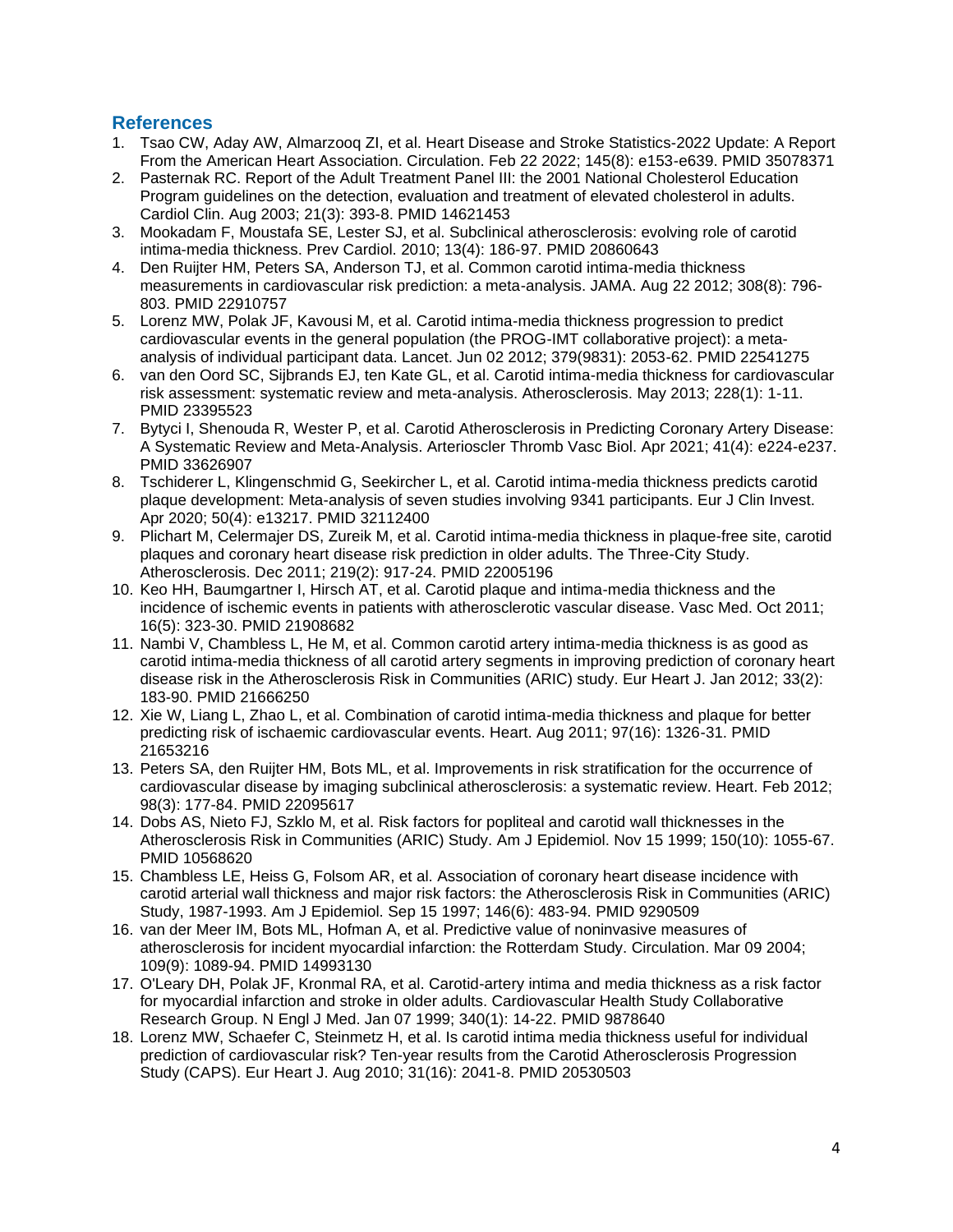- 19. Folsom AR, Kronmal RA, Detrano RC, et al. Coronary artery calcification compared with carotid intima-media thickness in the prediction of cardiovascular disease incidence: the Multi-Ethnic Study of Atherosclerosis (MESA). Arch Intern Med. Jun 23 2008; 168(12): 1333-9. PMID 18574091
- 20. Paramsothy P, Knopp RH, Bertoni AG, et al. Association of combinations of lipid parameters with carotid intima-media thickness and coronary artery calcium in the MESA (Multi-Ethnic Study of Atherosclerosis). J Am Coll Cardiol. Sep 21 2010; 56(13): 1034-41. PMID 20846602
- 21. Blaha MJ, Rivera JJ, Budoff MJ, et al. Association between obesity, high-sensitivity C-reactive protein 2 mg/L, and subclinical atherosclerosis: implications of JUPITER from the Multi-Ethnic Study of Atherosclerosis. Arterioscler Thromb Vasc Biol. Jun 2011; 31(6): 1430-8. PMID 21474823
- 22. Patel J, Al Rifai M, Blaha MJ, et al. Coronary Artery Calcium Improves Risk Assessment in Adults With a Family History of Premature Coronary Heart Disease: Results From Multiethnic Study of Atherosclerosis. Circ Cardiovasc Imaging. Jun 2015; 8(6): e003186. PMID 26047825
- 23. Camhi SM, Katzmarzyk PT, Broyles ST, et al. Subclinical atherosclerosis and metabolic risk: role of body mass index and waist circumference. Metab Syndr Relat Disord. Apr 2011; 9(2): 119-25. PMID 21133775
- 24. Green D, Foiles N, Chan C, et al. An association between clotting factor VII and carotid intima-media thickness: the CARDIA study. Stroke. Jul 2010; 41(7): 1417-22. PMID 20466994
- 25. Baber U, Mehran R, Sartori S, et al. Prevalence, impact, and predictive value of detecting subclinical coronary and carotid atherosclerosis in asymptomatic adults: the BioImage study. J Am Coll Cardiol. Mar 24 2015; 65(11): 1065-74. PMID 25790876
- 26. Geisel MH, Bauer M, Hennig F, et al. Comparison of coronary artery calcification, carotid intimamedia thickness and ankle-brachial index for predicting 10-year incident cardiovascular events in the general population. Eur Heart J. Jun 14 2017; 38(23): 1815-1822. PMID 28379333
- 27. Villines TC, Hsu LL, Blackshear C, et al. Relation of Carotid Intima-Media Thickness to Cardiovascular Events in Black Americans (From the Jackson Heart Study). Am J Cardiol. Nov 01 2017; 120(9): 1528-1532. PMID 28844515
- 28. Johnson HM, Turke TL, Grossklaus M, et al. Effects of an office-based carotid ultrasound screening intervention. J Am Soc Echocardiogr. Jul 2011; 24(7): 738-47. PMID 21477989
- 29. Olmastroni E, Baragetti A, Casula M, et al. Multilevel Models to Estimate Carotid Intima-Media Thickness Curves for Individual Cardiovascular Risk Evaluation. Stroke. Jul 2019; 50(7): 1758-1765. PMID 31164073
- 30. Goff DC, Lloyd-Jones DM, Bennett G, et al. 2013 ACC/AHA guideline on the assessment of cardiovascular risk: a report of the American College of Cardiology/American Heart Association Task Force on Practice Guidelines. Circulation. Jun 24 2014; 129(25 Suppl 2): S49-73. PMID 24222018
- 31. Greenland P, Alpert JS, Beller GA, et al. 2010 ACCF/AHA guideline for assessment of cardiovascular risk in asymptomatic adults: a report of the American College of Cardiology Foundation/American Heart Association Task Force on Practice Guidelines. J Am Coll Cardiol. Dec 14 2010; 56(25): e50- 103. PMID 21144964
- 32. Jellinger PS, Handelsman Y, Rosenblit PD, et al. AMERICAN ASSOCIATION OF CLINICAL ENDOCRINOLOGISTS AND AMERICAN COLLEGE OF ENDOCRINOLOGY GUIDELINES FOR MANAGEMENT OF DYSLIPIDEMIA AND PREVENTION OF CARDIOVASCULAR DISEASE - EXECUTIVE SUMMARY Complete Appendix to Guidelines available at http://journals.aace.com. Endocr Pract. Apr 02 2017; 23(4): 479-497. PMID 28156151
- 33. Stein JH, Korcarz CE, Hurst RT, et al. Use of carotid ultrasound to identify subclinical vascular disease and evaluate cardiovascular disease risk: a consensus statement from the American Society of Echocardiography Carotid Intima-Media Thickness Task Force. Endorsed by the Society for Vascular Medicine. J Am Soc Echocardiogr. Feb 2008; 21(2): 93-111; quiz 189-90. PMID 18261694
- 34. Johri AM, Nambi V, Naqvi TZ, et al. Recommendations for the Assessment of Carotid Arterial Plaque by Ultrasound for the Characterization of Atherosclerosis and Evaluation of Cardiovascular Risk: From the American Society of Echocardiography. J Am Soc Echocardiogr. Aug 2020; 33(8): 917-933. PMID 32600741
- 35. Calonge N, Petitti DB, DeWitt TG, et al. Using nontraditional risk factors in coronary heart disease risk assessment: U.S. Preventive Services Task Force recommendation statement. Ann Intern Med. Oct 06 2009; 151(7): 474-82. PMID 19805770